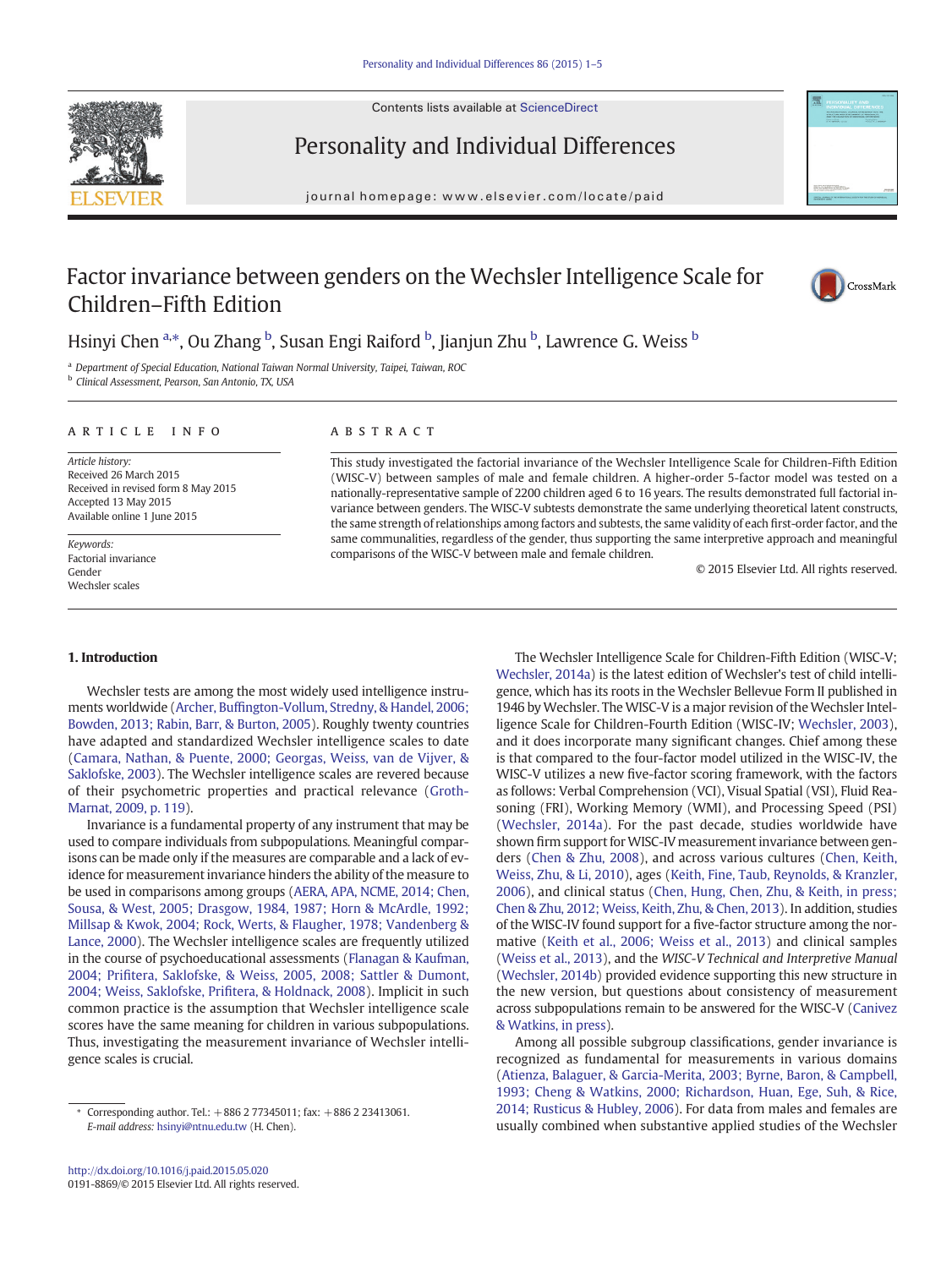intelligence scales are conducted empirically, gender invariance certainly is an essential issue pertaining to WISC-V. Besides, we need evidence showing that the WISC-V is not a biased tool against gender and thus any future gender difference based on this instrument could be genuine.

This study investigates gender invariance with large samples with considerable variation. Specially, we evaluated whether the WISC-V subtests measure latent abilities in the same manner for both male and female children.

#### 2. Method

#### 2.1. Participants

We analyzed the WISC-V standardization responses from 2200 children (males  $N = 1009$ ; females  $N = 1101$ ). This nationally representative sample was divided into 11 age groups from ages 6 to 16, with 200 children in each age group. This sample was carefully selected to match the 2012 United States Census on geographic region, gender, parent education level, and race/ethnicity. A detailed description of this sample is provided in the WISC-V manual ([Wechsler, 2014b](#page--1-0)).

#### 2.2. Instrumentation

The WISC-V has 10 primary subtests and six secondary subtests. The 10 primary subtests are Similarities (SI), Vocabulary (VC), Block Design (BD), Visual Puzzles (VP), Matrix Reasoning (MR), Figure Weights (FW), Digit Span (DS), Picture Span (PS), Coding (CD), and Symbol Search (SS). The six secondary subtests are Information (IN), Comprehension (CO), Picture Concepts (PC), Arithmetic (AR), Letter–Number Sequencing (LN), and Cancellation (CA). All composites and subtests have demonstrated good reliability, with average internal consistency reliability estimates ranging from 0.88 to 0.96 for composites, 0.81 to 0.94 for primary subtests, and .82 to .90 for secondary subtests [\(Wechsler,](#page--1-0) [2014b](#page--1-0), pp.57). We employed all 10 primary subtests and six secondary subtests in this study to ensure adequate markers for reliable latent abilities.

#### 2.3. Analysis of the data

Tests to measure invariance between genders were based on the analysis of covariance structure models using LISREL 8.8 ([Jöreskog &](#page--1-0) [Sörbom, 2006\)](#page--1-0). We first checked the normality of each subtest. In both male and female groups, skewness ranged from −.14 to .12, and kurtosis ranged from −.22 to .50. Maximum likelihood estimation is known for robustness ([Hu & Bentler, 1998](#page--1-0)), and is considered adequate for data with a skewness of less than 2 and a kurtosis of less than 7 [\(West, Finch, & Curran, 1995\)](#page--1-0). Thus, we used maximum likelihood estimation for model estimation.

Prior to invariance analysis, we separately tested the corresponding five-factor baseline model for males and females. The five-factor structure reported in the WISC-V Technical and Interpretive Manual ([Wechsler, 2014b, p. 83\)](#page--1-0) was used as the hypothesized baseline model. For the 16-subtest version, the baseline model specified a higher-order g and five first-order factors. There are four Verbal Comprehension subtests (SI, VC, IN, CO) on the first factor, two Visual Spatial subtests (BD, VP) on the second factor, four Fluid Reasoning subtests (MR, FW, PC, AR) on the third factor, three Working Memory subtests (DS, PS, LN) on the fourth factor, and three Processing Speed subtests (CD, SS, CA) on the fifth factor. The Arithmetic subtest was allowed to be cross-loaded on the Fluid Reasoning, Working Memory, and Verbal Comprehension factors. This five-factor structure is displayed in [Fig. 1](#page--1-0).

We examined the factorial invariance by testing six levels of nested models to investigate the degree of invariance [\(Keith, 2015; Meredith,](#page--1-0) [1993; Vandenberg, 2002; Wicherts & Dolan, 2010\)](#page--1-0). Each level had more constraints than those of the previous level. The initial and weakest level was configural invariance, which assumed the same number of factors and the same overall factor pattern across groups. The second level was first-order factor-loading invariance (or metric/weak factorial invariance). Loadings of subtests on factors were constrained so that factor loadings were equal across groups. When the factor loadings are equal, the scales of the latent variables are the same for both groups, and the unit of measurement is identical. The third level was intercept invariance (or scalar/strong factorial invariance). At this level, any group difference in subtest means result from the true mean differences in latent factors. The subtests have the same intercepts across groups if they have the same latent factor means. The fourth level tested residual invariance (or strict factorial invariance) to examine whether "all group differences on the measured variables are captured by, and attributable to, group differences on the common factors" ([Widaman & Reise, 1997, p. 296\)](#page--1-0). These residuals are a combination of subtest-specific unique variance and measurement errors. The fifth level was second-order factor-loading invariance. We assumed that first-order latent factors show the same amount of change in each group for the same increase in g. Finally, we tested the invariance of disturbances (factor unique variances) of the first-order factors. Although disturbance invariance is not fundamentally crucial for measurement invariance, it provides substantial information regarding human cognitive abilities across groups. We did not constrain first-order factor intercepts to be equal across groups, because such constraints addressed measurement questions that do not pertain to the current study. For all analyses, we identified the scale of latent factors by fixing a factor loading of each factor to one.

Multiple indices of the model fit were used to evaluate and compare the models ([Bentler & Bonett, 1980; Hoyle & Panter, 1995; Hu & Bentler,](#page--1-0) [1998, 1999; Kline, 2010; Marsh, Balla, & McDonald, 1988; McDonald &](#page--1-0) [Ho, 2002](#page--1-0)). Single models were jointly evaluated by using the comparative fit index (CFI), root mean square error of approximation (RMSEA), and standardized root mean square residual (SRMR). An RMSEA value less than .05 corresponded to a good fit, and .08 was considered to be acceptable. SRMR values less than .08 were considered to be good. A value of .95 served as the cutoff point for an acceptable fit of all indices ranging from 0 to 1, with 1 indicating a perfect fit. Change in the chisquare  $(\Delta \chi^2)$  value was used to evaluate competing nested models [\(Bentler & Bonett, 1980](#page--1-0)). The Akaike information criterion (AIC) and sample size adjusted Bayesian Information Criterion (aBIC) were used for comparisons of competing nested and non-nested models [\(Kaplan,](#page--1-0) [2000; Loehlin, 2004](#page--1-0)), with lower values indicating a superior fit. The aBIC has a more substantial reward for parsimony compared with the AIC.

To determine evidence of invariance, consensus is scant regarding the most appropriate criterion ([Byrne & Stewart, 2006; Meade,](#page--1-0) [Johnson, & Braddy, 2006\)](#page--1-0). Following the recommendation by [Keith](#page--1-0) [\(2015\)](#page--1-0), two perspectives were jointly evaluated: (a) the traditional perspective based on  $\Delta \chi^2$ , and (b) the practical perspective based on differences in the comparative fix index CFI ( $\Delta$ CFI). Comparatively, the  $\Delta \chi^2$ test is known to be oversensitive to the sample size and discrepancies from normality [\(Kline, 2010; West et al., 1995\)](#page--1-0). [Cheung and Rensvold](#page--1-0) [\(2002\)](#page--1-0) recommended  $\Delta$ CFI as superior to  $\Delta \chi^2$  for its independence in model complexity, sample size, and overall fit measures. "A value of  $\Delta$ CFI smaller than or equal to  $-.01$  indicates that the null hypothesis of invariance should not be rejected" [\(Cheung & Rensvold, 2002,](#page--1-0) p. 251). An absolute  $\Delta$ CFI value higher than .01 (i.e.,  $|\Delta$ CFI| > .01) was proposed as an indicator of a meaningful fall in fit. Given the large sample sizes, large modeled variables, and the number of comparisons being made in this study, we decided to evaluate the invariance by  $\Delta \chi^2$  and ΔCFI jointly to secure meaningfulness and prevent any unnecessary oversensitivity. The criterion for rejecting the null hypothesis of invariance was set as a p value of less than .001 for the  $\Delta \chi^2$  test and an absolute ΔCFI value higher than .01.